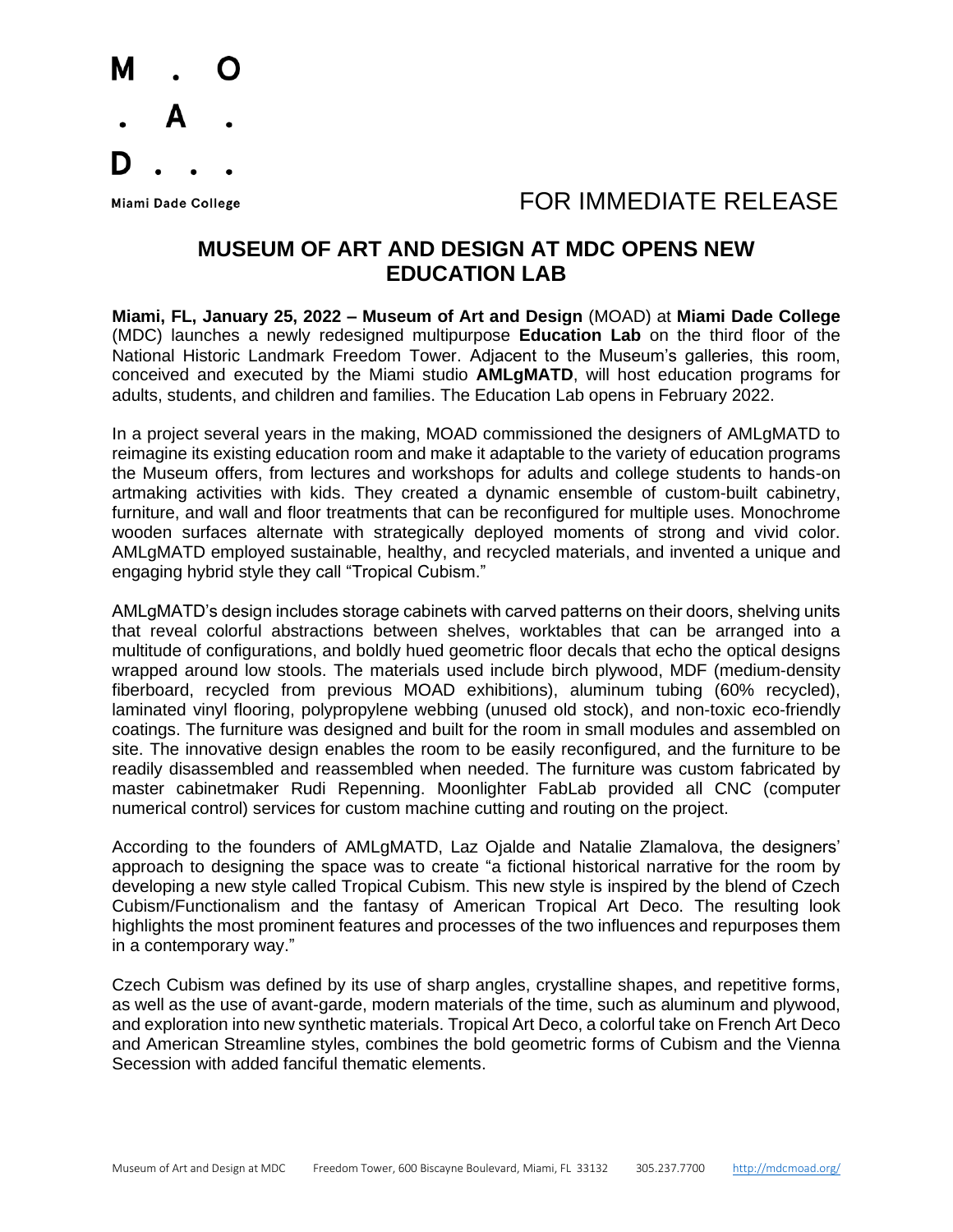

### Miami Dade College **Algebra 1999 TOR IMMEDIATE RELEASE**

"In the creation of this pseudo-style," states AMLgMATD, "we deliberately chose to utilize economical material processes that were newly developed and perfected during the period of the source styles, such as plywood construction, metal tube bending, rapid fastening, and machine weaving. On top of this, we use modern-day conveniences in technology and decorative application: CNC routing, vinyl films, latex paints, non-toxic coatings. Our goal for this room is to create a space where the past inspires the present artistically, while creating an environment that pays homage to our personal historical influences."

The redesign of the Education Lab is made possible by support of the Miami-Dade County Department of Cultural Affairs and the Cultural Affairs Council, the Miami-Dade County Mayor and Board of County Commissioners; and the State of Florida, Department of State, Division of Arts and Culture, and the Florida Council on Arts and Culture.

#### **About the Designers**

**AMLgMATD**, a Miami-based collaborative studio established by Laz Ojalde and Natalie Zlamalova in 2014, experiments in works of art, design objects, and environments that reflect their love of unusual and overlooked materials. AMLgMATD's modus operandi consists of incorporating historical and geographical research into their visual language, playing with the sense of nostalgia, the application of familiar materials onto new forms and unexplored materials into familiar settings, and redefining their surroundings. AMLgMATD's works are collected by private and corporate clients in Miami, New York, and Los Angeles, and their WEBSTR stools are available throughout the US in both boutique and museum stores.

AMLgMATD has shown work in museums and galleries throughout South Florida. For five seasons, they have been invited to participate in creating public seating and installations at Untitled Art in Miami Beach during Art Basel. They also have been selected by the jury in the City of Miami's Art in Public Places program to complete a large-scale mural and custom hand-made breeze-block security wall at the new ASPCA Community Veterinary Center in Liberty City, Florida. This project, in conjunction with TSAO Design Group, received the AIA Miami Honor Award of Excellence for Divine Detail (2020), the IIDA South Florida Chapter BRAGG 2020 Award (2020), and Honorable Mention in the 2020 Contract Magazine Inspirations Awards (2020). Additionally, AMLgMATD showcased their public seating installation throughout the 2020 and 2021 Design Miami seasons in the Design District.

The background of Miami native Ojalde includes interior and product design, and running a local artist hub called studioLMNOQ, which was mentioned in the 2013 and 2014 annual Louis Vuitton City Guide as a place of interest to visit in Miami. Zlamalova, born and raised in the Czech Republic, earned a BFA with honors in Graphic Design from Otis College of Art and Design. Her personal artwork has been included in museum and gallery exhibitions in Los Angeles and South Florida. The designers met during their residency at ArtCenter/South Florida.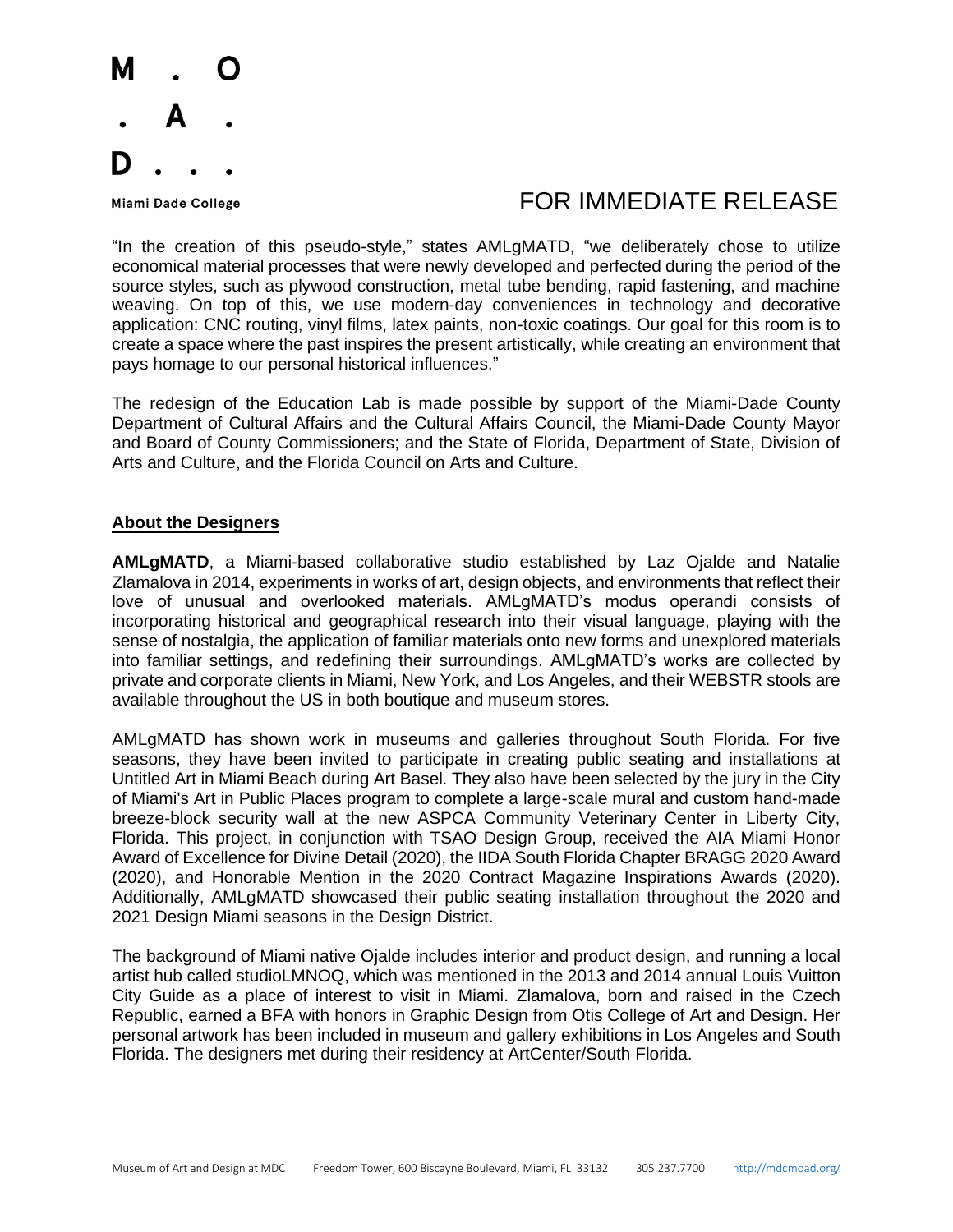

## Miami Dade College The College College College The College The College The College The College The College The College The College The College The College The College The College The College The College The College The Col

Located inside MDC's National Historic Landmark Freedom Tower, MOAD at MDC offers groundbreaking exhibitions and programs that aim to foster a reimagined Miami. Exploring the challenges and opportunities we face locally and globally, MOAD convenes artists, designers, and thinkers to address the urgent questions of our time. As the College's flagship museum, MOAD strives to be a catalyst for action and a place that empowers people to remake their city. MOAD follows the College's lead in operating across Miami with its Museum Without Boundaries initiative, which takes place in city neighborhoods and invites everyone to be a part of the conversation.

- **WHAT:** MOAD's new Education Lab
- **WHEN:** Launches in February 2022
- **WHERE:** Museum of Art and Design at MDC MDC Freedom Tower 600 Biscayne Boulevard, Second Floor
- **Hours:** Wednesday: 1 6 p.m.; Thursday: 1 8 p.m.; Friday–Sunday: 1 6 p.m.

**Museum admission:** \$12 adults; \$8 seniors and military; \$5 students (13–17) and college students (with valid ID); free for MOAD members, MDC students, faculty, and staff, and children 12 and under; free on Thursdays from 4 to 8 p.m.; free every Sunday.

Accessibility challenges: please call 305-237-7710 for details.

The Museum of Art and Design is open during regular hours. As part of MDC, MOAD and MDC Special Collections will continue to closely monitor COVID-19. MDC is coordinating efforts with the appropriate state and local authorities. We recommend that you visit **MDC's [information and](about:blank)  [resource page](about:blank) and check back frequently.**

**For more information,** please visit [http://moadmdc.org](about:blank) and check our [Facebook](about:blank) and [Instagram](about:blank) channels for regular updates.

**For updates and a full schedule of events**, please visit [https://moadmdc.org/programs-events.](about:blank)

**Press Contacts:** Jennifer Weinberg, MOAD's Marketing and Membership Manager: 305-237- 7710, [jweinbe1@mdc.edu;](about:blank) JWI PR—Jessica Wade Pfeffer: 305-804-8424, [jessica@jwipr.com.](about:blank)

**MDC Media-Only Contacts:** Juan C. Mendieta, MDC director of communications: 305-237-7611, [jmendiet@mdc.edu;](about:blank) Sue Arrowsmith, director of media relations, 305-237-3710, [sue.arrowsmith@mdc.edu;](about:blank) Allison Horton, 305-237-3359, [ahorton2@mdc.edu;](about:blank) or Norma Ardila, 305-237-3607, [nardila@mdc.edu.](about:blank)

**This and other MDC releases are available on the web at [www.mdc.edu.](about:blank)**